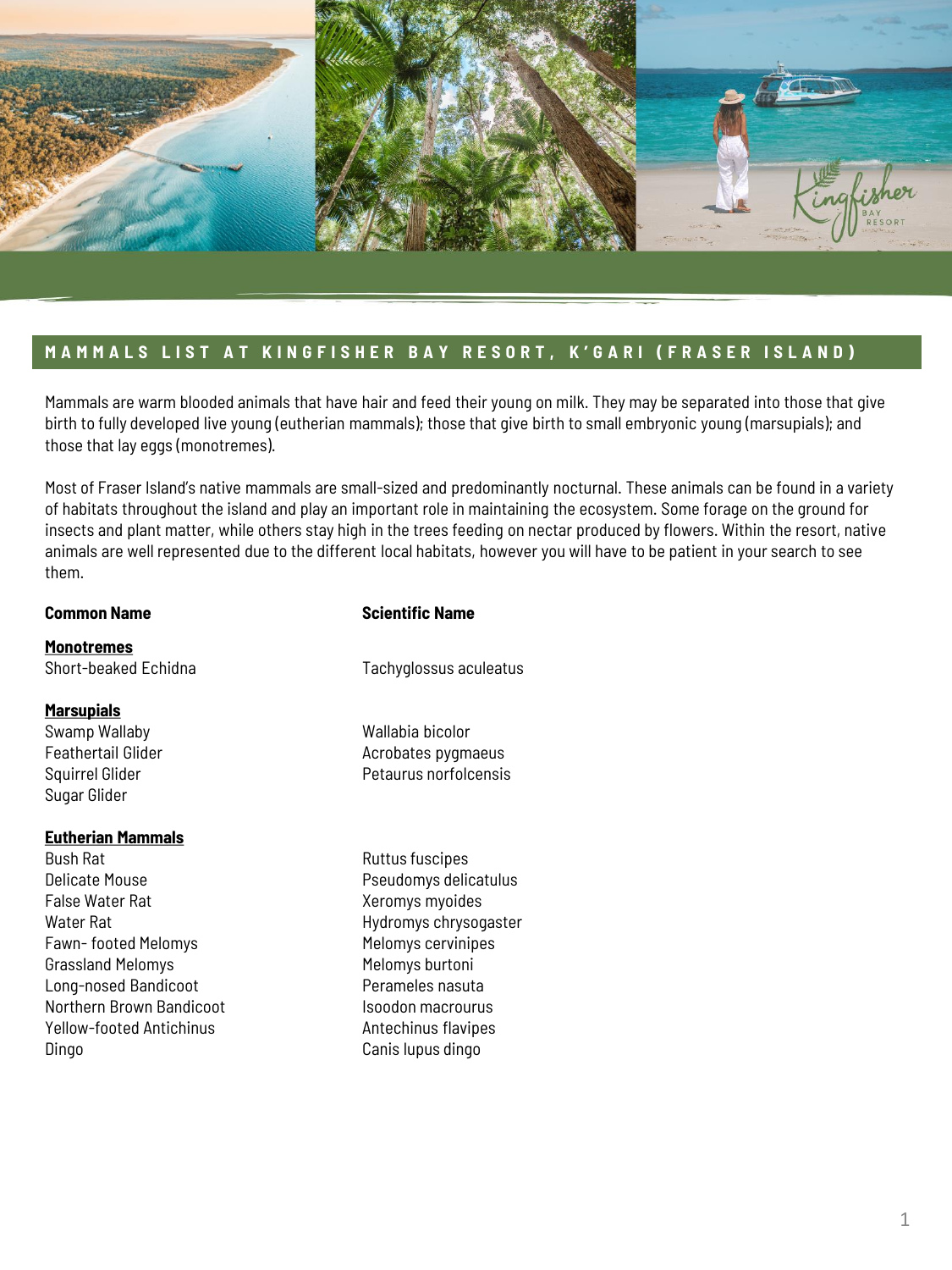

# **MAMMALS LIST AT KINGFISHER BAY RESORT, K'GARI (FRASER ISLAND)**

### **Bats**

Bats are eutherian mammals and comprise around 25% of all this Class. Fraser Island has 12 different species of bats –4 are megabats (fruit bats) or flying foxes and the remaining 8 are insectivorous bats. Megabats and flying foxes feed on the fruits and blossoms of trees and shrubs (e.g. eucalypts and banksias), have large eyes with excellent night vision and use their sense of smell to find food. Insectivorous bats have very small eyes and so use ultrasonic echolocation for navigation and to detect and catch small insects for food. These smaller bats can be observed over the lagoons at the resort.

#### **Common Name** Scientific Name

Blossom Bat Black Flying Fox Grey Headed Flying Fox Little Red Flying Fox Common Bentwing Bat Goulds Long-eared Bat Goulds Wattled Bat Hoary Bat Large-footed mouse-eared Bat Yellow Bellied Sheathtailed Bat Syconycteris australis Pteropus alecto Pteropus oliocephalus Pteropus scapulatus Miniopterus chreibersii Nyctophilus gouldi Chalinolobus gouldii Chalinolobus nigrogriseus Nyctophilus bifax Saccolaimus flaviventris

### **Marine Mammals**

The mammals of Fraser Island are not only well represented in terrestrial (land) environments. Marine mammals may also be seen. The most famous of these is the humpback whale. Each year between August and October, migrating humpback whales can be seen in Platypus Bay. Humpback whales are large mammals weighing up to 45 tonnes and are considered an endangered species. They leave Antarctica and travel north to breed and suckle their young in the warmer waters, often visiting Hervey Bay on their return voyage. Viewing these whales aboard vessels in Hervey Bay is strictly controlled to ensure that interference with these animals in minimised to encourage their return the following year. A cruise through the Great Sandy Strait may allow you to observe other marine animals closer than from the shores. Animals you may see in the Great Sandy Strait include:

Humpback Whale Minke Whale Bottlenose Dolphin Indo-Pacific Humpback Dolphin Common Dolphin Dugong

#### **Common Name** Scientific Name

Megaptera novaeangliae Balaenoptera acutorostrata Tursiops truncatus Sousa chinensis Delphinus delphis Dugong dugon